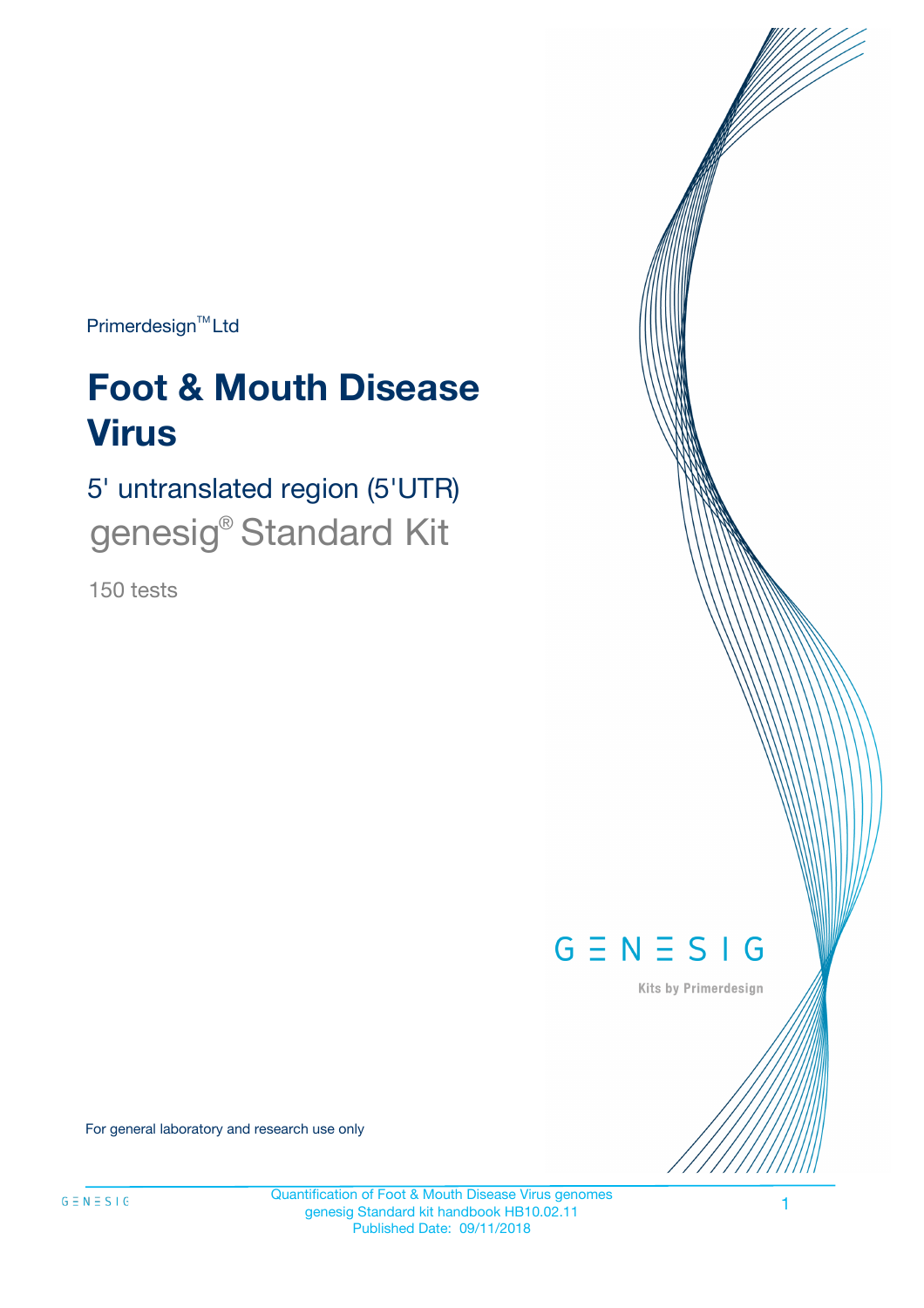## Introduction to Foot & Mouth Disease Virus

Foot-and-mouth disease, FMD or hoof-and-mouth disease (Aphtae epizooticae) is a highly contagious and sometimes fatal viral disease of cloven-hoofed animals, including domestic animals such as cattle, water buffalo, sheep, goats and pigs, as well as antelope, bison and other wild bovids, and deer. It is caused by foot and Mouth disease virus.

Humans are very rarely affected by the virus. Foot and Mouth disease virus is the prototypic member of the Aphthovirus genus in the Picornaviridae family. This picornavirus is the etiological agent of the acute systemic vesicular disease that affects cattle and other animals worldwide. It is a highly variable and transmissible virus.

There are seven FMD serotypes: O, A, C, SAT-1, SAT-2, SAT-3, and Asia-1. These serotypes show some regionality, and the O serotype is most common.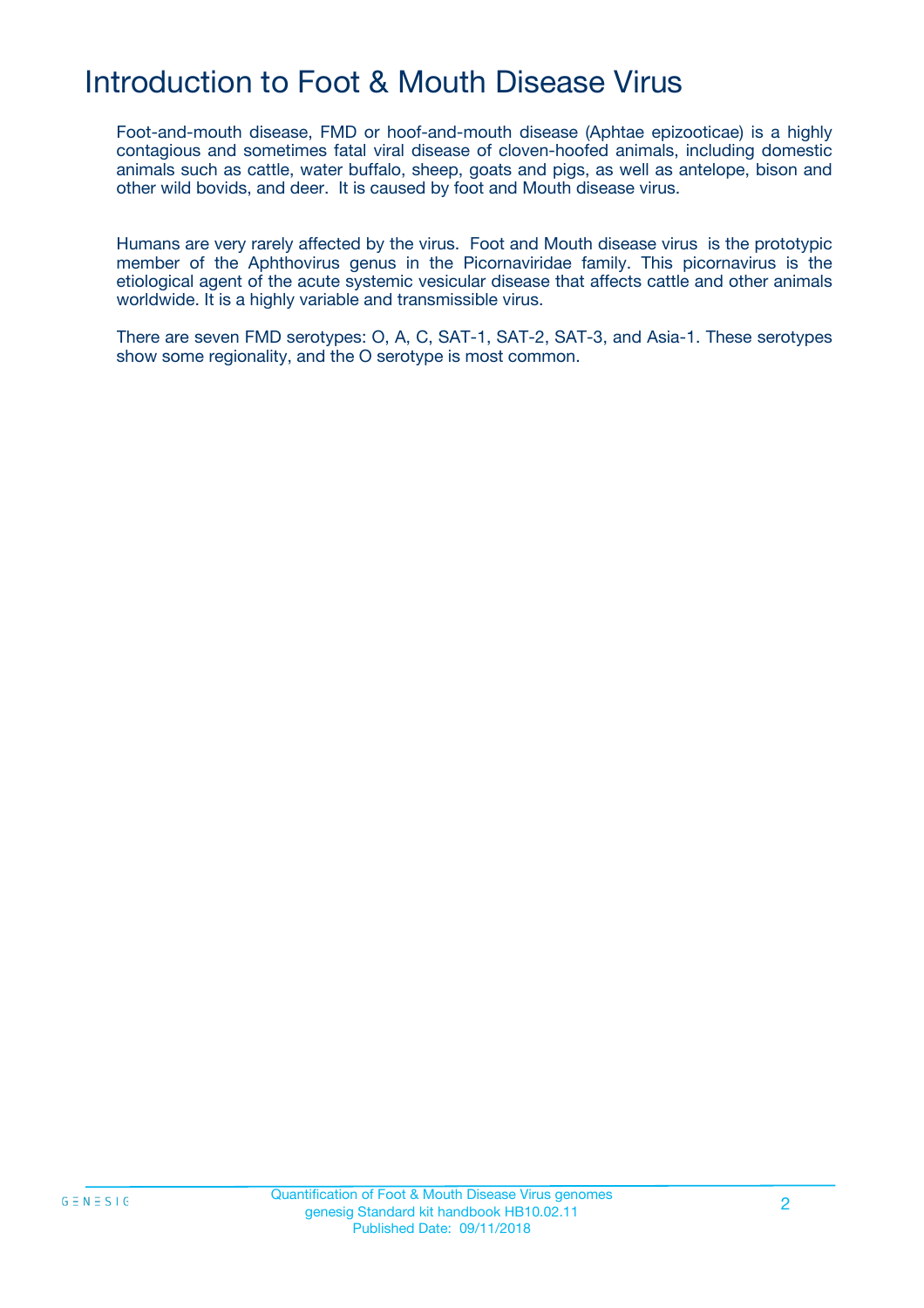## **Specificity**

The Primerdesign genesig Kit for Foot & Mouth Disease Virus (FMDV) genomes is designed for the in vitro quantification of FMDV genomes. The kit is designed to have a broad detection profile. Specifically, the primers represent 100% homology with over 95% of the NCBI database reference sequences available at the time of design.

The dynamics of genetic variation means that new sequence information may become available after the initial design. Primerdesign periodically reviews the detection profiles of our kits and when required releases new versions.

The target sequence within the 5' UTR, has previously been shown to be a good genetic marker for all FMDV serotypes in other clinical real-time PCR based studies (Donald P. King et.al 2006). The primers and probe sequences in this kit have 100% homology with over 95% of clinically relevant reference sequences contained in the NCBI database based on a comprehensive bioinformatics analysis.

If you require further information, or have a specific question about the detection profile of this kit then please send an e.mail to enquiry@primerdesign.co.uk and our bioinformatics team will answer your question.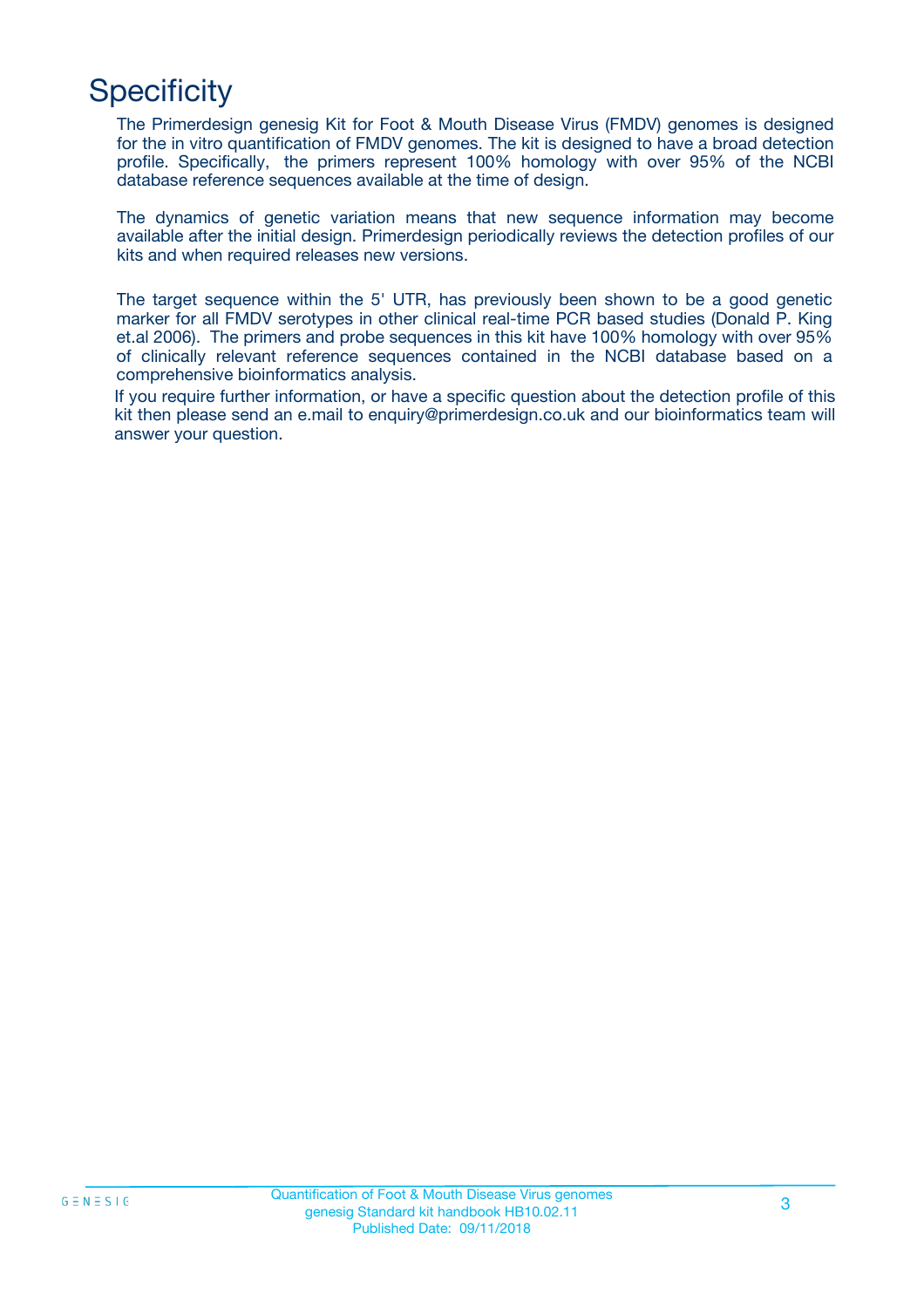## Kit contents

- **FMDV specific primer/probe mix (150 reactions BROWN)** FAM labelled
- **FMDV positive control template (for Standard curve RED)**
- **RNase/DNase free water (WHITE)** for resuspension of primer/probe mixes
- **Template preparation buffer (YELLOW)** for resuspension of positive control template and standard curve preparation

### **Reagents and equipment to be supplied by the user**

#### **Real-time PCR Instrument**

#### **Extraction kit**

This kit is recommended for use with genesig Easy DNA/RNA Extraction kit. However, it is designed to work well with all processes that yield high quality RNA and DNA with minimal PCR inhibitors.

**oasigTM lyophilised OneStep or Precision**®**PLUS OneStep 2X RT-qPCR Master Mix** Contains complete OneStep RT-qPCR master mix

**Pipettors and Tips**

**Vortex and centrifuge**

**Thin walled 1.5 ml PCR reaction tubes**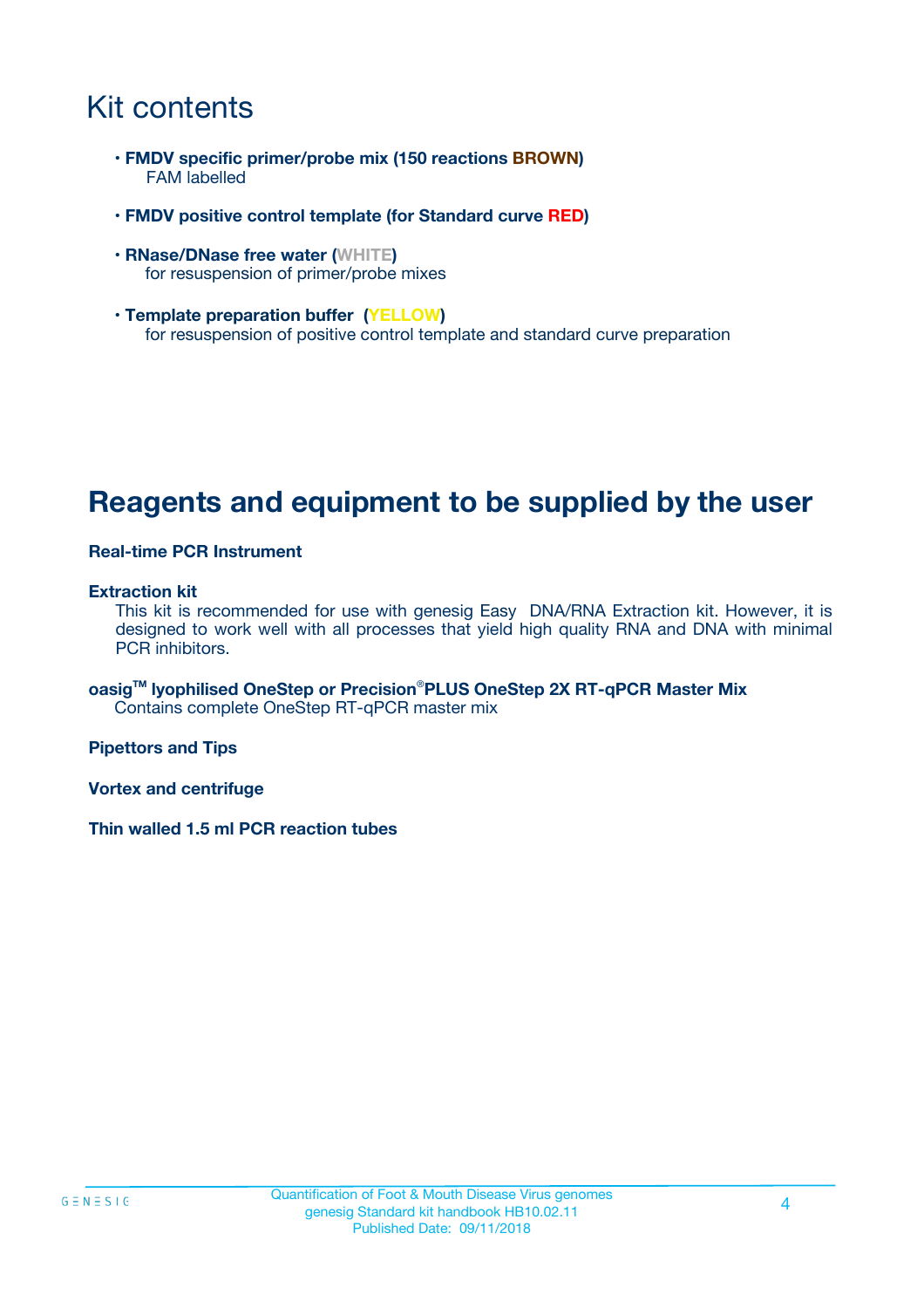### Kit storage and stability

This kit is stable at room temperature but should be stored at -20ºC on arrival. Once the lyophilised components have been resuspended they should not be exposed to temperatures above -20°C for longer than 30 minutes at a time and unnecessary repeated freeze/thawing should be avoided. The kit is stable for six months from the date of resuspension under these circumstances.

If a standard curve dilution series is prepared this can be stored frozen for an extended period. If you see any degradation in this serial dilution a fresh standard curve can be prepared from the positive control.

Primerdesign does not recommend using the kit after the expiry date stated on the pack.

### Suitable sample material

All kinds of sample material suited for PCR amplification can be used. Please ensure the samples are suitable in terms of purity, concentration, and RNA/DNA integrity. Always run at least one negative control with the samples. To prepare a negative-control, replace the template RNA sample with RNase/DNase free water.

### Dynamic range of test

Under optimal PCR conditions genesig FMDV detection kits have very high priming efficiencies of >95% and can detect less than 100 copies of target template.

### Notices and disclaimers

This product is developed, designed and sold for research purposes only. It is not intended for human diagnostic or drug purposes or to be administered to humans unless clearly expressed for that purpose by the Food and Drug Administration in the USA or the appropriate regulatory authorities in the country of use. During the warranty period Primerdesign genesig detection kits allow precise and reproducible data recovery combined with excellent sensitivity. For data obtained by violation to the general GLP guidelines and the manufacturer's recommendations the right to claim under guarantee is expired. PCR is a proprietary technology covered by several US and foreign patents. These patents are owned by Roche Molecular Systems Inc. and have been sub-licensed by PE Corporation in certain fields. Depending on your specific application you may need a license from Roche or PE to practice PCR. Additional information on purchasing licenses to practice the PCR process may be obtained by contacting the Director of Licensing at Roche Molecular Systems, 1145 Atlantic Avenue, Alameda, CA 94501 or Applied Biosystems business group of the Applera Corporation, 850 Lincoln Centre Drive, Foster City, CA 94404. In addition, the 5' nuclease assay and other homogeneous amplification methods used in connection with the PCR process may be covered by U.S. Patents 5,210,015 and 5,487,972, owned by Roche Molecular Systems, Inc, and by U.S. Patent 5,538,848, owned by The Perkin-Elmer Corporation.

### Trademarks

Primerdesign™ is a trademark of Primerdesign Ltd.

genesig $^\circledR$  is a registered trademark of Primerdesign Ltd.

The PCR process is covered by US Patents 4,683,195, and 4,683,202 and foreign equivalents owned by Hoffmann-La Roche AG. BI, ABI PRISM® GeneAmp® and MicroAmp® are registered trademarks of the Applera Genomics (Applied Biosystems Corporation). BIOMEK® is a registered trademark of Beckman Instruments, Inc.; iCycler™ is a registered trademark of Bio-Rad Laboratories, Rotor-Gene is a trademark of Corbett Research. LightCycler™ is a registered trademark of the Idaho Technology Inc. GeneAmp®, TaqMan® and AmpliTaqGold® are registered trademarks of Roche Molecular Systems, Inc., The purchase of the Primerdesign™ reagents cannot be construed as an authorization or implicit license to practice PCR under any patents held by Hoffmann-LaRoche Inc.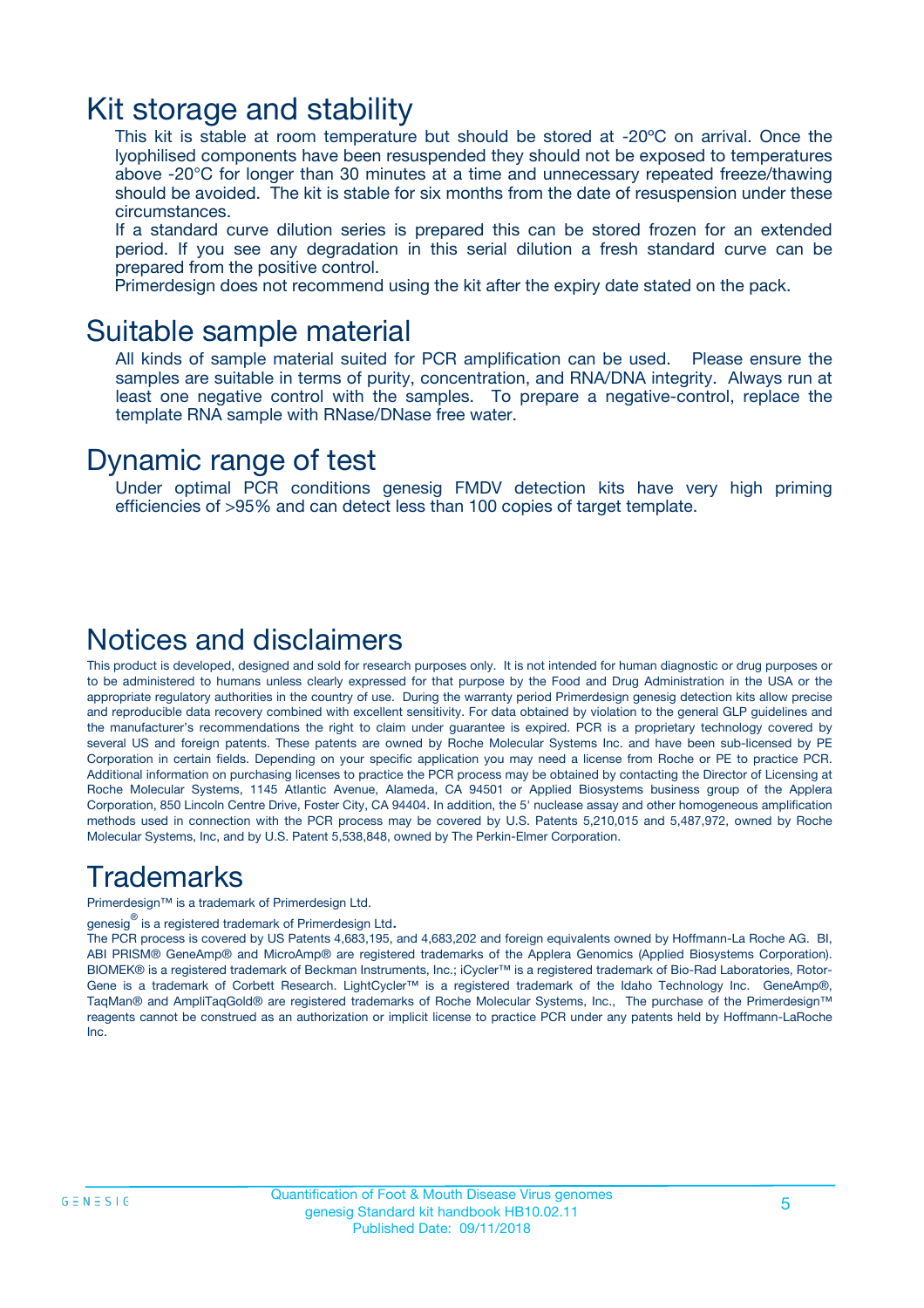## Principles of the test

#### **Real-time PCR**

A FMDV specific primer and probe mix is provided and this can be detected through the FAM channel.

The primer and probe mix provided exploits the so-called TaqMan® principle. During PCR amplification, forward and reverse primers hybridize to the FMDV cDNA. A fluorogenic probe is included in the same reaction mixture which consists of a DNA probe labeled with a 5`-dye and a 3`-quencher. During PCR amplification, the probe is cleaved and the reporter dye and quencher are separated. The resulting increase in fluorescence can be detected on a range of qPCR platforms.

#### **Positive control**

For copy number determination and as a positive control for the PCR set up, the kit contains a positive control template. This can be used to generate a standard curve of FMDV copy number / Cq value. Alternatively the positive control can be used at a single dilution where full quantitative analysis of the samples is not required. Each time the kit is used, at least one positive control reaction must be included in the run. A positive result indicates that the primers and probes for detecting the target FMDV gene worked properly in that particular experimental scenario. If a negative result is obtained the test results are invalid and must be repeated. Care should be taken to ensure that the positive control does not contaminate any other kit component which would lead to false-positive results. This can be achieved by handling this component in a Post PCR environment. Care should also be taken to avoid cross-contamination of other samples when adding the positive control to the run. This can be avoided by sealing all other samples and negative controls before pipetting the positive control into the positive control well.

#### **Negative control**

To validate any positive findings a negative control reaction should be included every time the kit is used. For this reaction the RNase/DNase free water should be used instead of template. A negative result indicates that the reagents have not become contaminated while setting up the run.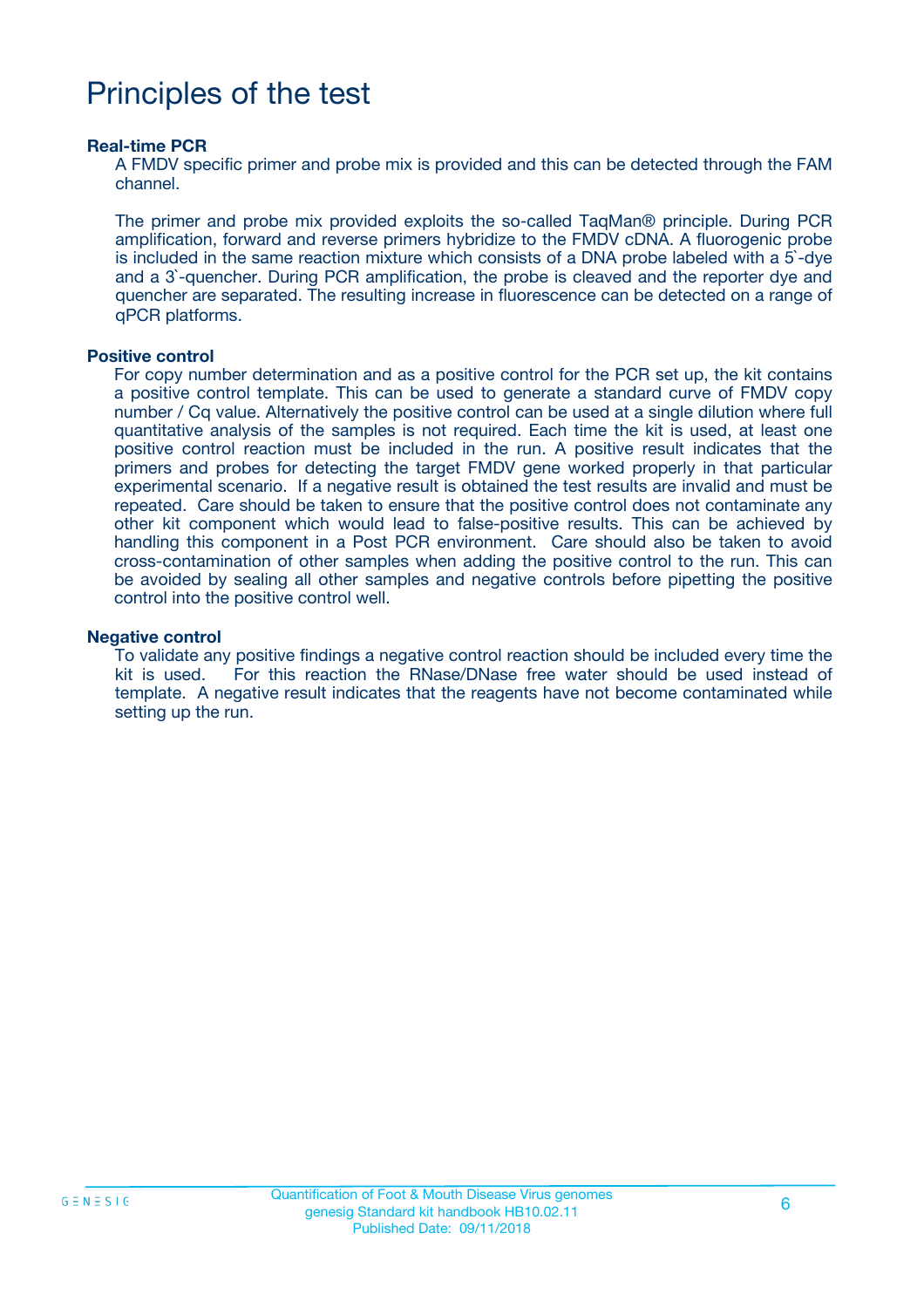### Resuspension protocol

To minimize the risk of contamination with foreign DNA, we recommend that all pipetting be performed in a PCR clean environment. Ideally this would be a designated PCR lab or PCR cabinet. Filter tips are recommended for all pipetting steps.

#### **1. Pulse-spin each tube in a centrifuge before opening.**

This will ensure lyophilised primer and probe mix is in the base of the tube and is not spilt upon opening the tube.

#### **2. Resuspend the kit components in the RNase/DNase free water supplied, according to the table below:**

To ensure complete resuspension, vortex each tube thoroughly.

| Component - resuspend in water | <b>Nolume</b> |
|--------------------------------|---------------|
| <b>Pre-PCR pack</b>            |               |
| FMDV primer/probe mix (BROWN)  | $165$ $\mu$   |

#### **3. Resuspend the positive control template in the template preparation buffer supplied, according to the table below:**

To ensure complete resuspension, vortex the tube thoroughly.

| Component - resuspend in template preparation buffer |        |  |
|------------------------------------------------------|--------|--|
| <b>Post-PCR heat-sealed foil</b>                     |        |  |
| <b>FMDV Positive Control Template (RED)</b> *        | 500 µl |  |

\* This component contains high copy number template and is a VERY significant contamination risk. It must be opened and handled in a separate laboratory environment, away from the other components.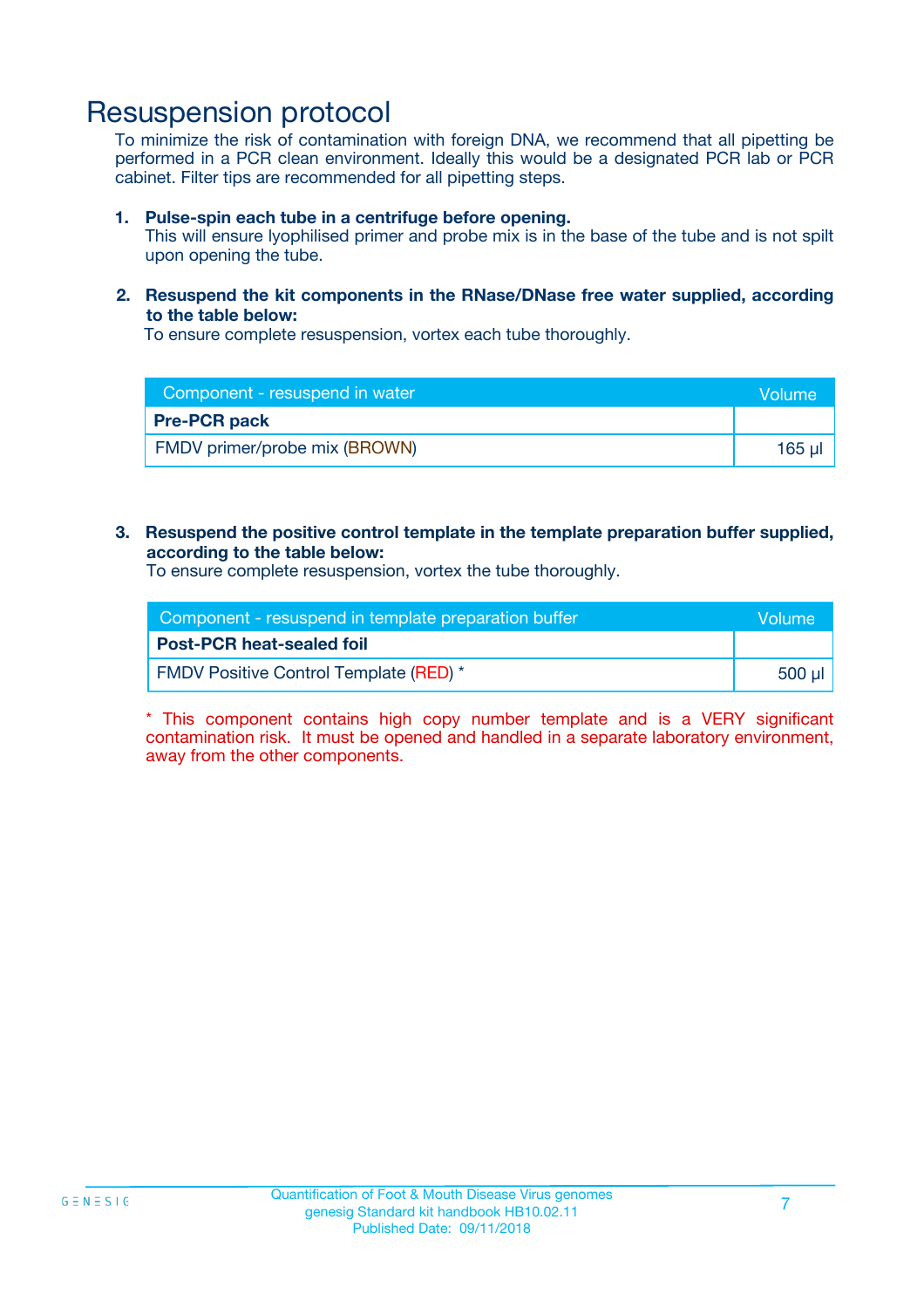### OneStep RT-qPCR detection protocol

A OneStep approach combining the reverse transcription and amplification in a single closed tube is the preferred method. If, however, a two step approach is required see page 10.

#### **For optimum performance and sensitivity.**

All pipetting steps and experimental plate set up should be performed on ice. After the plate is poured proceed immediately to the OneStep amplification protocol. Prolonged incubation of reaction mixes at room temperature can lead to PCR artifacts that reduce the sensitivity of detection.

**1. For each RNA sample prepare a reaction mix according to the table below:** Include sufficient reactions for positive and negative controls.

| Component                                                    | Volume     |
|--------------------------------------------------------------|------------|
| oasig OneStep or PrecisionPLUS OneStep 2X RT-qPCR Master Mix | $10 \mu$   |
| FMDV primer/probe mix (BROWN)                                | 1 µl       |
| <b>RNase/DNase free water (WHITE)</b>                        | 4 µl       |
| <b>Final Volume</b>                                          | $15$ $\mu$ |

- **2. Pipette 15µl of this mix into each well according to your qPCR experimental plate set up.**
- **3. Pipette 5µl of RNA template into each well, according to your experimental plate set up.**

For negative control wells use 5µl of RNase/DNase free water. The final volume in each well is 20ul.

**4. If a standard curve is included for quantitative analysis prepare a reaction mix according to the table below:**

| Component                                                    | Volume   |
|--------------------------------------------------------------|----------|
| oasig OneStep or PrecisionPLUS OneStep 2X RT-qPCR Master Mix | 10 µl    |
| FMDV primer/probe mix (BROWN)                                | 1 ul     |
| <b>RNase/DNase free water (WHITE)</b>                        | $4 \mu$  |
| <b>Final Volume</b>                                          | $15 \mu$ |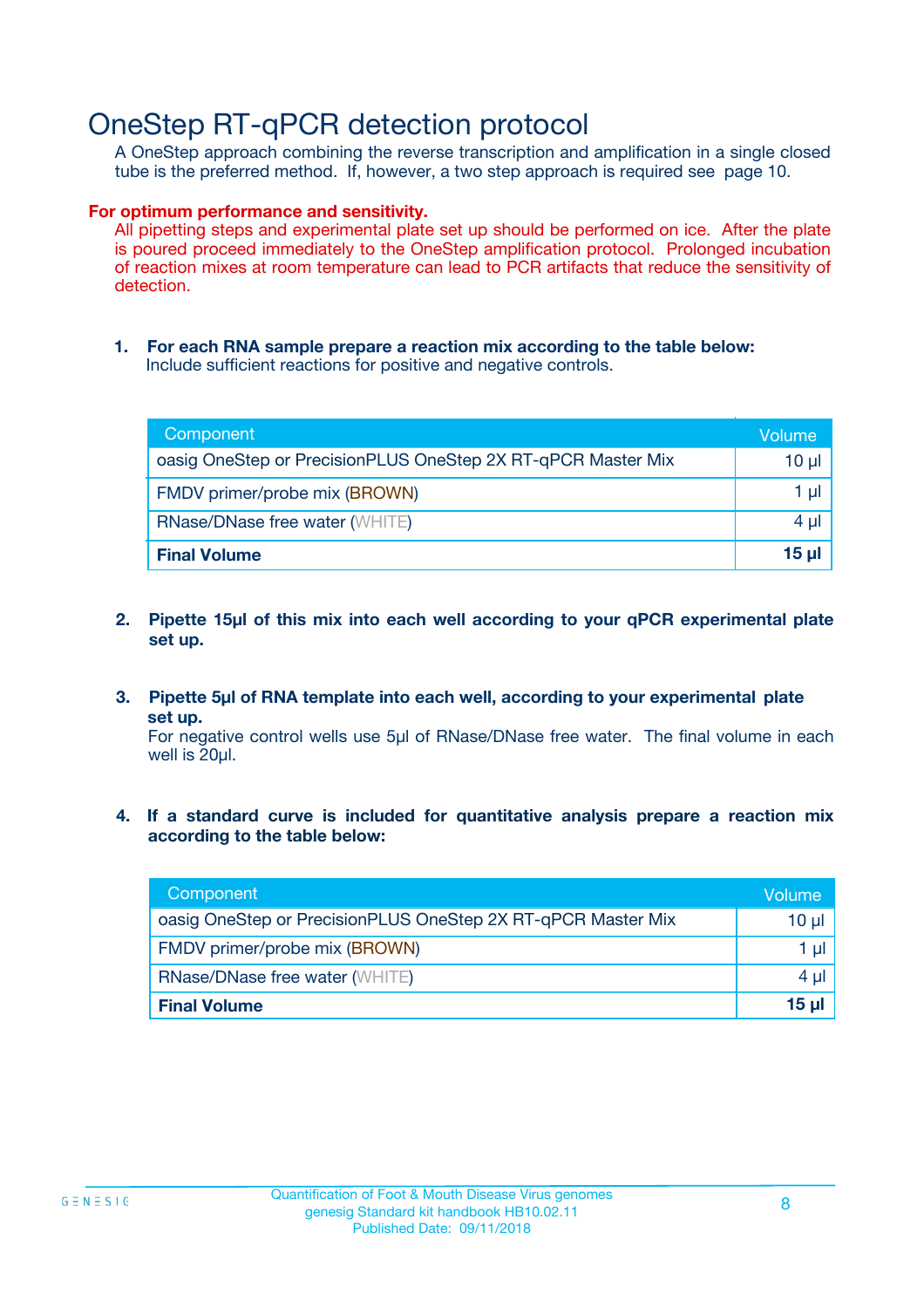#### **5. Preparation of standard curve dilution series**

- 1) Pipette 90µl of template preparation buffer into 5 tubes and label 2-6
- 2) Pipette 10µl of Positive Control Template (RED) into tube 2
- 3) Vortex thoroughly
- 4) Change pipette tip and pipette 10µl from tube 2 into tube 3
- 5) Vortex thoroughly

Repeat steps 4 and 5 to complete the dilution series

| <b>Standard Curve</b>         | <b>Copy Number</b>     |
|-------------------------------|------------------------|
| Tube 1 Positive control (RED) | $2 \times 10^5$ per µl |
| Tube 2                        | $2 \times 10^4$ per µl |
| Tube 3                        | $2 \times 10^3$ per µl |
| Tube 4                        | $2 \times 10^2$ per µl |
| Tube 5                        | 20 per $\mu$           |
| Tube 6                        | 2 per µl               |

**6. Pipette 5µl of standard template into each well for the standard curve according to your plate set up**

The final volume in each well is 20ul.

## OneStep RT-qPCR amplification protocol

Amplification conditions using oasig OneStep or PrecisionPLUS OneStep 2X RT-qPCR Master Mix.

|             | <b>Step</b>                  | <b>Time</b>      | <b>Temp</b>    |
|-------------|------------------------------|------------------|----------------|
|             | <b>Reverse Transcription</b> | $10 \text{ min}$ | 55 °C          |
|             | Enzyme activation            | 2 min            | $95^{\circ}$ C |
| Cycling x50 | Denaturation                 | 10 <sub>s</sub>  | $95^{\circ}$ C |
|             | <b>DATA COLLECTION *</b>     | 60 s             | $60^{\circ}$ C |

\* Fluorogenic data should be collected during this step through the FAM channel